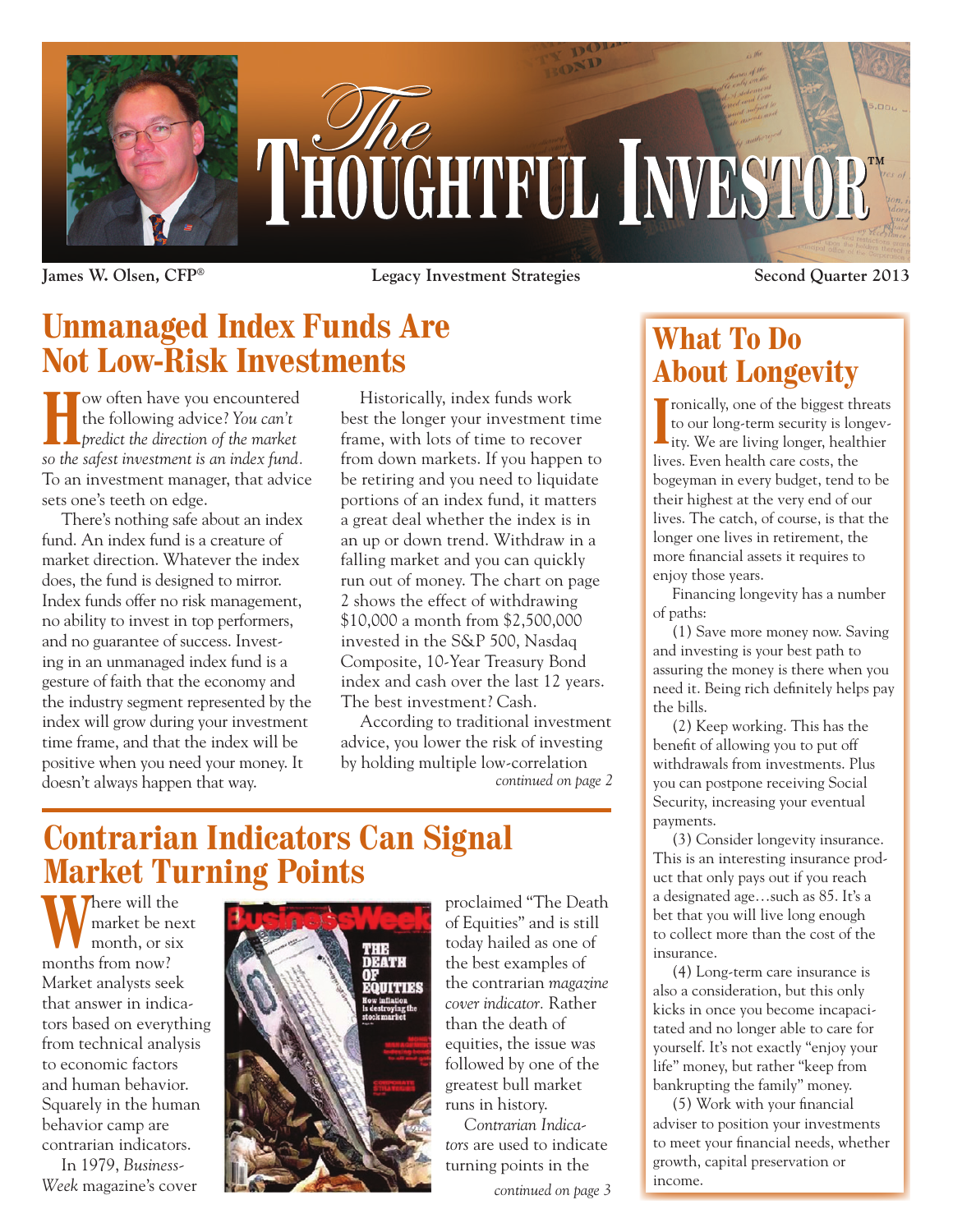### **Unmanaged Index Funds Are Not Low-Risk Investments** *— continued from page 1*

index funds covering different asset classes. The concept behind holding uncorrelated assets is that they should not all move in the same direction. When one goes down, hopefully another will increase. But this also fell apart in the time frame shown at right.

The popular market segments used in traditional portfolio diversification based on fundamentals and capitalization (large-cap value, largecap growth, mid-cap value, mid-cap growth, small-cap value, small-cap growth) tend to become highly correlated in market downturns. In the 2008 bear market, indexes based on these segments moved lock-step downward.

Incorporating risk management in a portfolio requires active management. A mixed approach of reducing equity allocations in periods of falling prices and increasing cash positions; and the reverse in rising markets, has the potential to provide investors with the best of both worlds – the preservation

of capital offered by cash and the opportunity for appreciation from an equity investment.

With that said, success in active management depends on the ability of the manager to accurately determine the direction of the trend and position assets accordingly. There can be no assurance that an active strategy will be implemented successfully.

**Impact of Withdrawing \$10,000 a Month from Index Funds or Cash 2000-2012**



*Data: Yahoo Finance. Past performance is not an indication of future returns. In a different time series, results would differ. The S&P 500, Nasdaq and 10-year Treasury Bond are unmanaged indexes and cannot be invested in directly. The chart above does not reflect transaction costs, which would have the impact of further lowering balances.*

## **Identity Theft is Alive and Thriving**

I was going through some old<br>brokerage account statements from<br>20 years ago and was surprised to brokerage account statements from notice each statement included not only my name, address and account number, but also my Social Security number. While Social Security numbers disappeared from statements years ago, there are plenty of records like this that provide a wealth of information for identity thieves. And individuals are not the only ones being targeted. Investment advisers are encountering emails that appear to be from a client, sent from the individual's email, explaining that he is traveling and needs the adviser to wire funds to an overseas account. Account number, social security number and address are included to validate the request.

Minimizing the chance that you will be a victim of identity theft requires care that you do not unknowingly provide information to the thief, through careless handling of documents or responding to what you think is a legitimate request.

Some common techniques to gather information for identity theft include emails with fraudulent web links, attachments or phone numbers. Common topics are:

- An automatic payment has been made from your account.
- Confirming that a delivery has been made to your home or office.
- Reporting an unusual transaction on your credit card.
- Notifying you that an account has been blocked due to suspicious activity.
- Reporting that an automatic deposit has failed.

Or you may get a phone call notifying you that a transaction has failed, a credit card charge been declined or been made to your card, etc.,

requesting information to verify that you are the account owner.

Identity thefts like this work because they are designed to mimic communications that might ordinarily occur. Your best defense is always to NOT respond to links and numbers provided in emails or phone calls, but to contact the firm directly, whether our company or your credit card company, bank, delivery firm, etc. Never use links in emails to access account information, but rather go directly to the appropriate website to log in.

If at any time you receive an email or communication from our firm that appears suspicious, please contact the office directly. While we are committed to doing our best to protect clients, we can't control information beyond our office. That is where we ask that you be vigilant.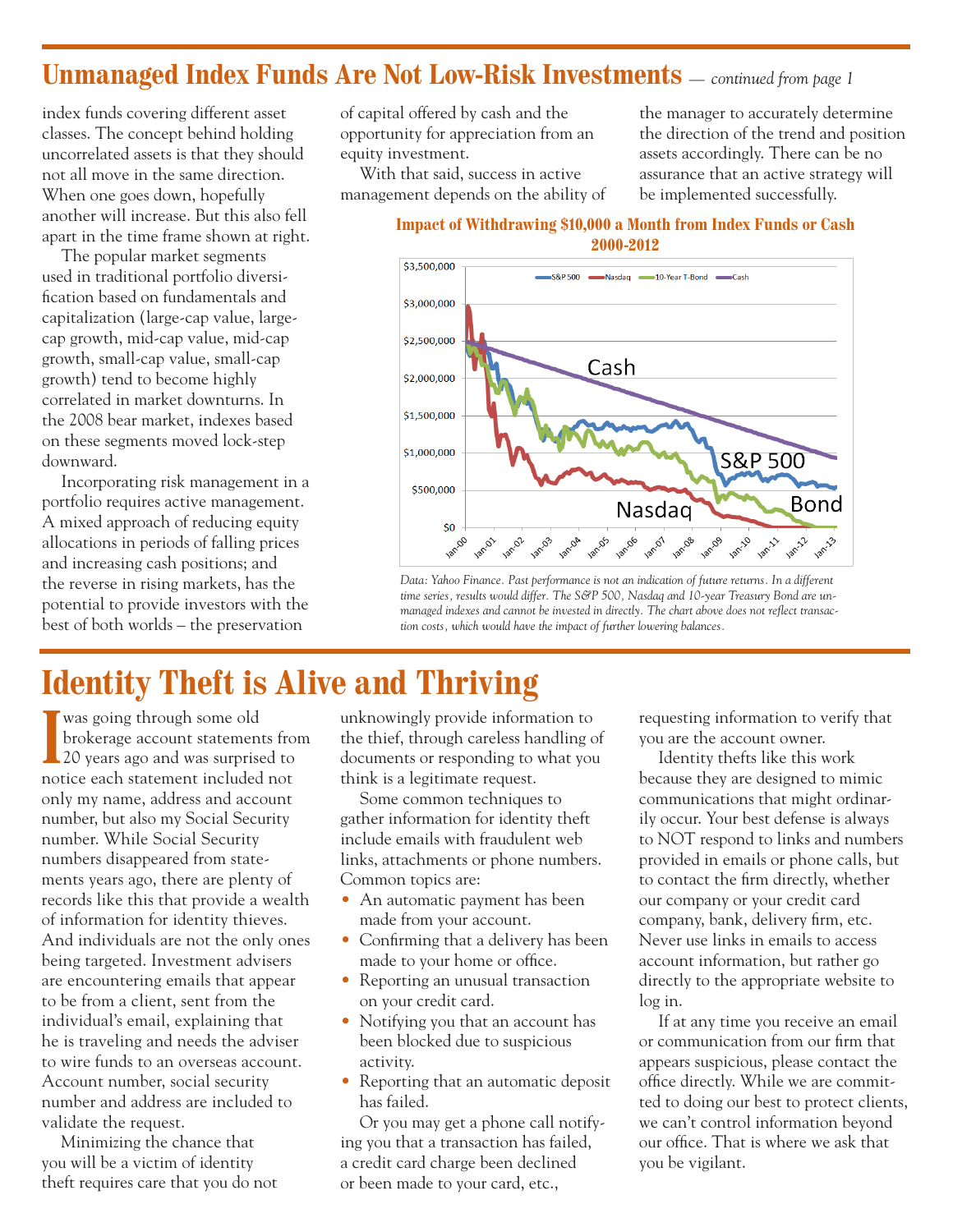### **Contrarian Indicators Can Signal Market Turning Points** *— continued from page 1*

financial markets. A contrarian indicator is a data point, sign or event whose actual significance with respect to the market is the exact opposite of what your first impression might be.

According to the magazine cover indicator*,* the cover story on the major business magazines often indicates the precise opposite will happen. The theory is that by the time the media gets a hold of a trend, the crowd consensus has become too lopsided and that side of the trade is exhausted.

Contrarian indicators are warning flags. By recognizing these indicators, the investor's goal is to avoid being in the wrong investments when the market changes direction. Naturally, there's a catch. "The market can stay irrational longer than you can stay solvent," maintained economist John Maynard Keynes (1883-1946), and the years since his death have not proved him wrong.

With that said, however, keeping an eye on some of the major contrarian indicators can provide investors with an "alert" as to the potential of a turning point in the market's direction.

At the center of all contrarian indicators is investor sentiment. Contrarian indicators rely on the principle that at market extremes, investors begin reacting emotionally, becoming too enthusiastic or too pessimistic. These moments of excessive greed or fear occur prior to, or coincident with, major turning points. In these times of "certainty," investors tend to follow herd-like behavior. When everyone shares the same belief, there's no one to take the other side of the trade and move markets higher or lower, often resulting in a sustained reversal in market direction.

#### **Commonly Followed Contrarian Indicators**

**Sentiment surveys** ask if investors are Bullish, Bearish or Neutral. Contrarian investors look for extremes in investor sentiment surveys, such as the AAII retail sentiment indicator. When sentiment is at an extreme Bullish or Bearish level, the indication is that the reverse is in store for the market.

#### **Fear & Greed Index What emotion is driving the market now?**



*CNN's Fear & Greed indicator can be found at http://money.cnn.com/data/fear-and-greed/*

**Consumer confidence** at a multiyear low often leads to market rallies. Extreme optimism is typically associated with a market high, while extreme pessimism tends to lead a recovery.

One

measure of consumer confidence is provided by The Conference Board Consumer Research Center, based on a monthly survey of a representative sample of 5,000 U.S. households. In January 2013, the

**Consumer Sentiment Compared to the S&P 500** University of Michigan: Consumer Sentiment (UMCSENT)<br>Source: Thomson Reuters/University of Michigan  $120$  $110$ **S&P 500**  $\frac{6}{9}$  100 1966=  $\alpha$ 1st Quarte 80  $70$ (Index  $50$ <br> $1975$  $1985$  $\frac{1}{2005}$  $\frac{1}{2015}$ 1990 1995 2000 2010 Shaded areas indicate US recessi<br>2013 research.stlouisfed.org **FRED** 

*The University of Michigan's Consumer Sentiment index, found on the Federal Reserve St. Louis web site – http://research.stlouisfed.org/fred2/series/UMCSENT, is overlaid with a plot of the S&P 500.*

Center's Consumer Confidence Index stood at 58.6 (1985=100), down from 66.7 in December, essentially erasing all the gains in consumer confidence made during 2012.

**Investment outflows** much like consumer confidence, usually hit their highs before market bottoms. Inflows reach excessive levels just before markets peak.

The **health of the financial media** reflects investor confidence in the financial market, with high closing rates as the market nears a bottom and fundamentally sound, or strive to short or avoid stocks that are popular with investors, but over-valued in terms of fundamentals.

new media launches at market tops when Main Street investor interest is the greatest. The number of advertising pages in a magazine is another

**Non-commercial traders surpass commercial traders** as shorts at market lows. When the crowd discovers an investment strategy, it's often a clue that the strategy may have run its

A number of data indicators are used to look for contrarian signals in **extreme market behavior** such as the Put/Call indicator, developed by Marty Zweig in the early 1970s, that looks for spikes when investors are scared and buy puts, or are overconfident and call

The VIX volatility index, percent-

age of New York Stock Exchange stocks above their 40-day moving

buys dramatically increase.

indicator of health.

course.

The most important thing to remember about the indicators is that they are best confirmed through hindsight. Contrarian indicators are typically subject to interpretation; they're not infallible and they can be very difficult to pin down with respect to the timing of the high or low they may anticipate. But investors ignore them at their own risk.

averages, advance/ decline statistics, and new highs versus new lows are other contrarian indicators.

There are also contrarian strategies that look for individual stocks that are publicly disliked but